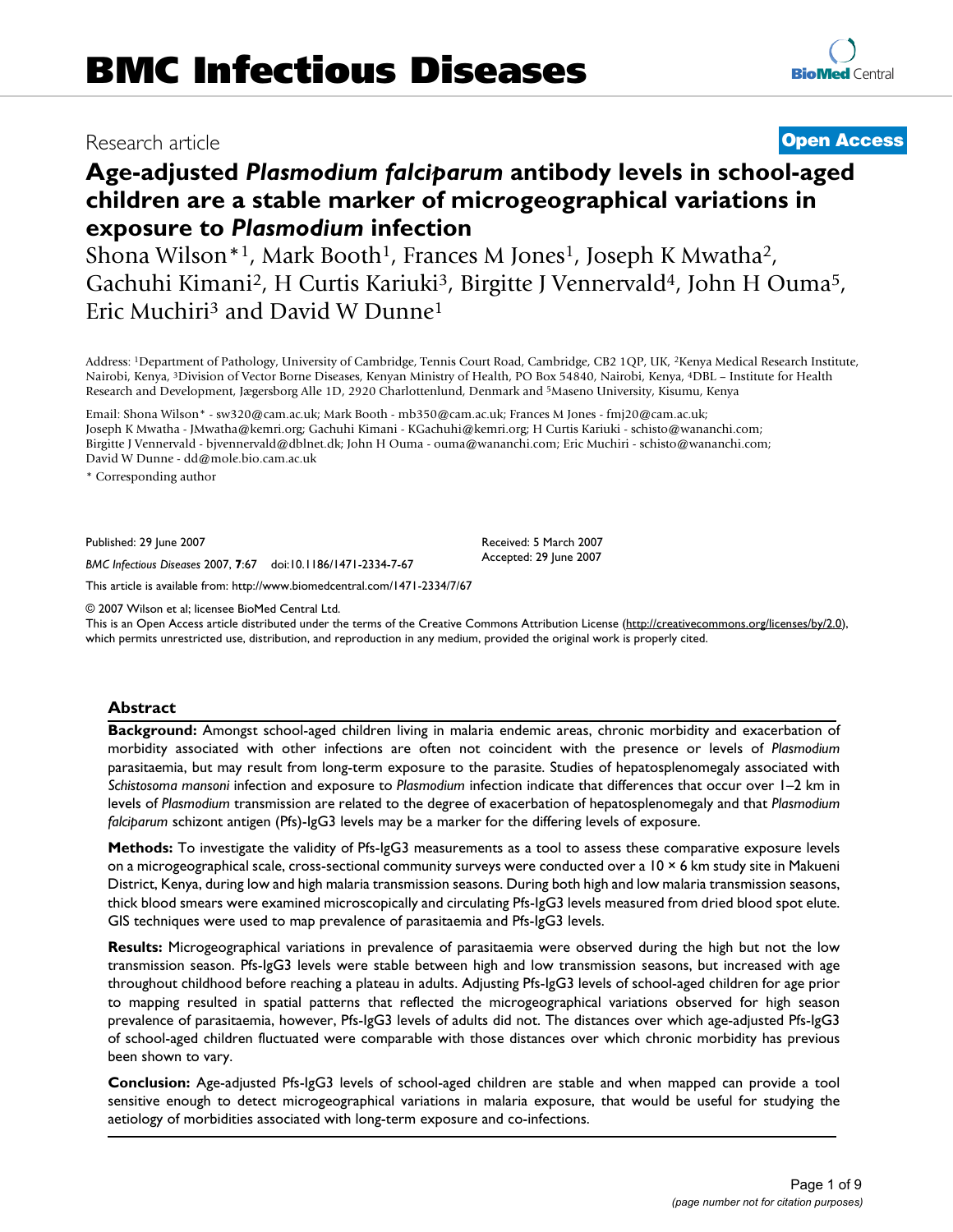# **Background**

School-aged children in areas of stable malaria transmission are often immune to the severe complications attributable to the infection such as cerebral malaria and severe anaemia, as immunity to severe malaria develops after as few as one or two previous attacks [1]. School-aged children can nonetheless carry a burden of infection, not related to severe morbidity, as immunity to mild malaria and parasitaemia develops much more slowly [2] and ongoing, long-term, exposure to *Plasmodium* infection can be responsible for, or along with co-infections, can contribute to, the development of more subtle morbidities such as chronic hepatosplenomegaly and mild/moderate anaemia. These more subtle morbidities are often not directly correlated with the presence or levels of parasitaemia [3- 5].

Chronic hepatosplenomegaly, with the enlarged organs having a firm consistency, has been widely reported amongst school-aged children in *Plasmodium falciparum* endemic areas [3,6]. *Schistosomiasis mansoni* is also associated with childhood hepatosplenomegaly, in an intensity dependent manner. However, it has a higher prevalence in malaria endemic areas [7], and has been found to be associated with higher serum levels of *P. falciparum* schizont antigen (Pfs)-IgG3 [8]. Although Pfs-IgG3 is cross-reactive with *S. mansoni* adult worm antigen (SWA), its production is driven by *P. falciparum* infection rather than *S. mansoni* infection [9,10]. In, Makueni District, Kenya, a mesoendemic, seasonal transmission area, Booth and colleagues (2004) showed that, amongst 80 school-aged children, dry season Pfs-IgG3 levels were highest in those who resided within one kilometre of the only major water source. These Pfs-IgG3 levels were also significantly correlated with exacerbation of splenomegaly, which itself was both more prevalent and significantly more severe within a kilometre of the water source [11]. As transmission of *P. falciparum* is known to vary on a microgeographical scale in relation to mosquito breeding sites, due to mosquito host-seeking behaviour [12-14], this microgeographical pattern of Pfs-IgG3 level could reflect short-range differences in these children's exposure to *P. falciparum* infection. However, the decline of Pfs-IgG3 levels with distance of residence from the river described by Booth and colleagues, could not be confirmed as exposure-related, as neither parasitological nor entomological data were available.

Here we examine if finger-prick serum Pfs-IgG3 levels are (a) more temporally stable than blood smear detectable parasitaemia and (b) can be used, in areas with complex patterns of surface water distribution, to estimate relative exposure to *Plasmodium* infection on a microgeographical scale. Such characteristics would allow circulating Pfs-IgG3 to be used as a marker for assessing the contribution

of chronic exposure to malaria towards chronic, subtle morbidities that do not necessarily coincide with current parasitaemia. To achieve this, community wide surveys were conducted in an area with a complex network of water bodies and Pfs-IgG3 levels were measured during both the low and high transmission seasons. Microgeographical fluctuations in Pfs-IgG3 were compared with spatial patterns of peripheral blood smear detectable parasitaemia at the same time points. Age-adjusted Pfs-IgG3 levels in children, but not adults, were found to be a more stable microgeographical marker of relative exposure than parasitaemia, pointing to the potential usefulness of the Pfs-IgG3 marker in studies of chronic, subtle morbidities that may be caused or exacerbated by *P. falciparum* and/or interactions with co-infecting pathogens.

# **Methods**

# *Study site*

The study took place in the neighbouring Akamba communities of Yumbuni and Lower Mangelete, in Makueni District, Kenya; a rural area with small-scale agriculture. There were 493 households in the area (1 to 22 (mean = 4.31) occupants per household). Family groups often live within the same compound, and children attend one of 5 primary schools. The area is 800 m above sea level, with seasonal rains typically falling in November/December and April/May, though annual variations can occur, providing conditions suitable for stable but seasonal malaria transmission. *P. falciparum* is the most prevalent species, but *P. malariae* is also present. The transmitting mosquito vectors are *A. funestus* and *A. gambiae*, both are found to the east of the study area, while *A. gambiae* is the predominant vector in the west. Entomological inoculation rates (EIR) are not available for this area but it is considered to be meso-endemic. The study site was 10 km by 6 km, with the volcanic Chuylu Hills to the Northwest. Yumbuni, the community nearest to the Chuylu Hills is situated on lava flows that divert streams underground, so that the only surface water is a short stretch of a permanent stream, a seasonal stream and seasonal ponds, which dry up during the long dry season (fig. 1), resulting in arid conditions. In contrast, the lava flows do not extend to Lower Mangelete to the east, where the underlying geology allows a series of permanent streams to criss-cross the area (fig. 1). These, together with small irrigation canals, result in Lower Mangelete remaining green throughout the year.

All households in Yumbuni and Lower Mangelete were mapped using a Magellan 315 GPS. Signals from at least 5 satellites ensured a positional accuracy of within 5 metres. The stream courses and irrigational canals were mapped by taking co-ordinates at regular intervals (approx. every 100 m). Ponds and points of interest (joining of tributary, start of secondary canal etc) were recorded. Co-ordinates were downloaded using GPS Utility 4.04 (GPS Utility Ltd,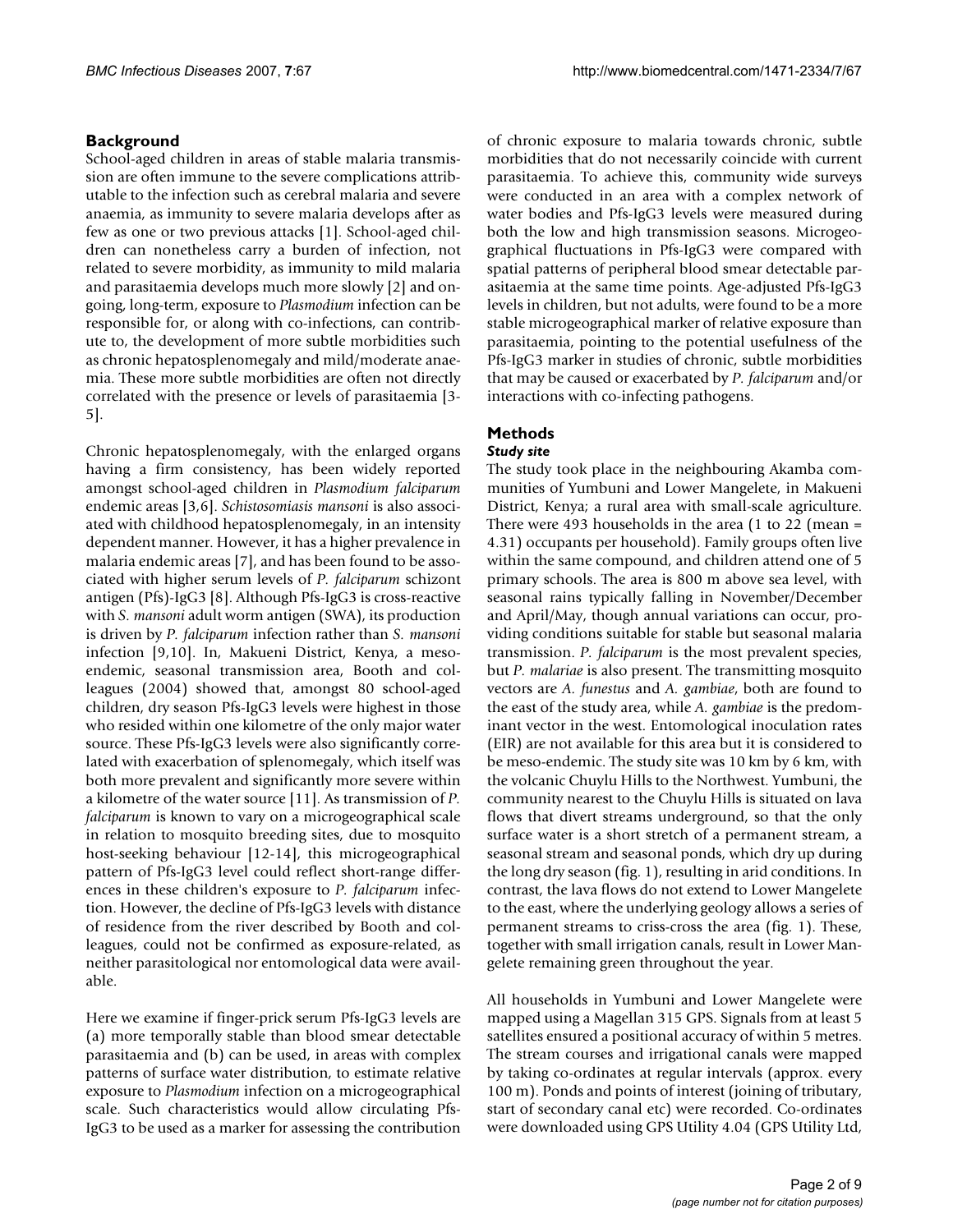

# Figure 1

**Malaria prevalence maps for low and high transmission seasons**. Maps of malaria prevalence on a household level, as detected from thick blood smears, during (A) a low transmission season ( $n = 1044$ ) and (B) a high transmission season (n = 973). Also shown is a cluster of households with a higher than expected prevalence of malaria during the high transmission season, detected using the Kulldorff scan technique (RR =  $1.542$ , p = 0.004). Indicated for the cluster are the number of cases and the expected (exp) number of cases.

Southampton, UK) and imported into ArcView (Version 3.2, ESRI, CA, USA) for visualisation and distance calculations. Distances were assigned to individuals using household demography data. Maps were generated using either the prevalence of parasitaemia or the mean antibody OD on a household basis. Households are mapped with a 0.5

km radius and when circles are overlapping, the average prevalence or mean antibody OD is shown.

#### *Study population*

All adults who gave informed consent and all children, for whom their parents or guardians gave consent, were included in cross-sectional surveys. A thick blood smear for identification of *Plasmodium* infections was taken at each of two time points: November 2003, a low transmission time point and February 2004, a high transmission time point. The low transmission time point was at the end of a long dry period, which started in May 2003. The high transmission time point was after substantial rains in January 2004. A smear was considered negative if no *Plasmodium* parasite had been identified within 15 fields of view. Dried blood spots (DBS) were collected on filter papers (Schweitzer & Schell, Dassel, Germany) at both time points. 1044 individuals (age-range 3 to 94-yrs,) from 344 of the 493 households participated during the low transmission season survey, representing 34.0% of the total population. 973 individuals (age-range 3 to 95 yrs), from 369 of 493 households participated during the high transmission survey, representing 31.7% of the total population. 684 individuals, from 293 households, participated in both surveys. At both time points the sample population differed significantly from the total population in terms of age and sex, as adult males were under represented. There was good compliance amongst schoolaged children (5 to 17-yrs), with over 60% of school-aged children participating at one or other time point, and 47.1% participating at both time points. *S. mansoni* infection intensities had previously been surveyed; participants provided two stool samples and 2 Kato Katz slides [15] were prepared from each. All individuals presenting with clinical malaria were treated, as were *S. mansoni* infections and minor ailments. The study received approval from the Kenya Medical Research Institute National Ethical Review Committee.

#### *Antigen preparations*

The Pfs Ag was prepared as previously described [9]. Briefly, Pfs Ag was produced by harvesting mature schizonts from synchronised A4 strain *Plasmodium falciparum* cultures, by centrifugation at 2000 rpm through 60% Percoll (Sigma, Poole, Dorset, UK). The schizont layer was resuspended at a concentration of  $1 \times 10^8$  schizonts/ml, aliquoted into cryotubes, freeze-thawed twice and stored at -80°C until use. *S. mansoni* worm Ag (SWA) was prepared as previously described [16].

#### *Dried blood spot elution and antibody ELISA*

A pre-study trial comparing Ab levels measured from plasma samples and whole blood spots dried onto filter papers showed that although there was a need for a reduced sample dilution factor with DBS elute, correla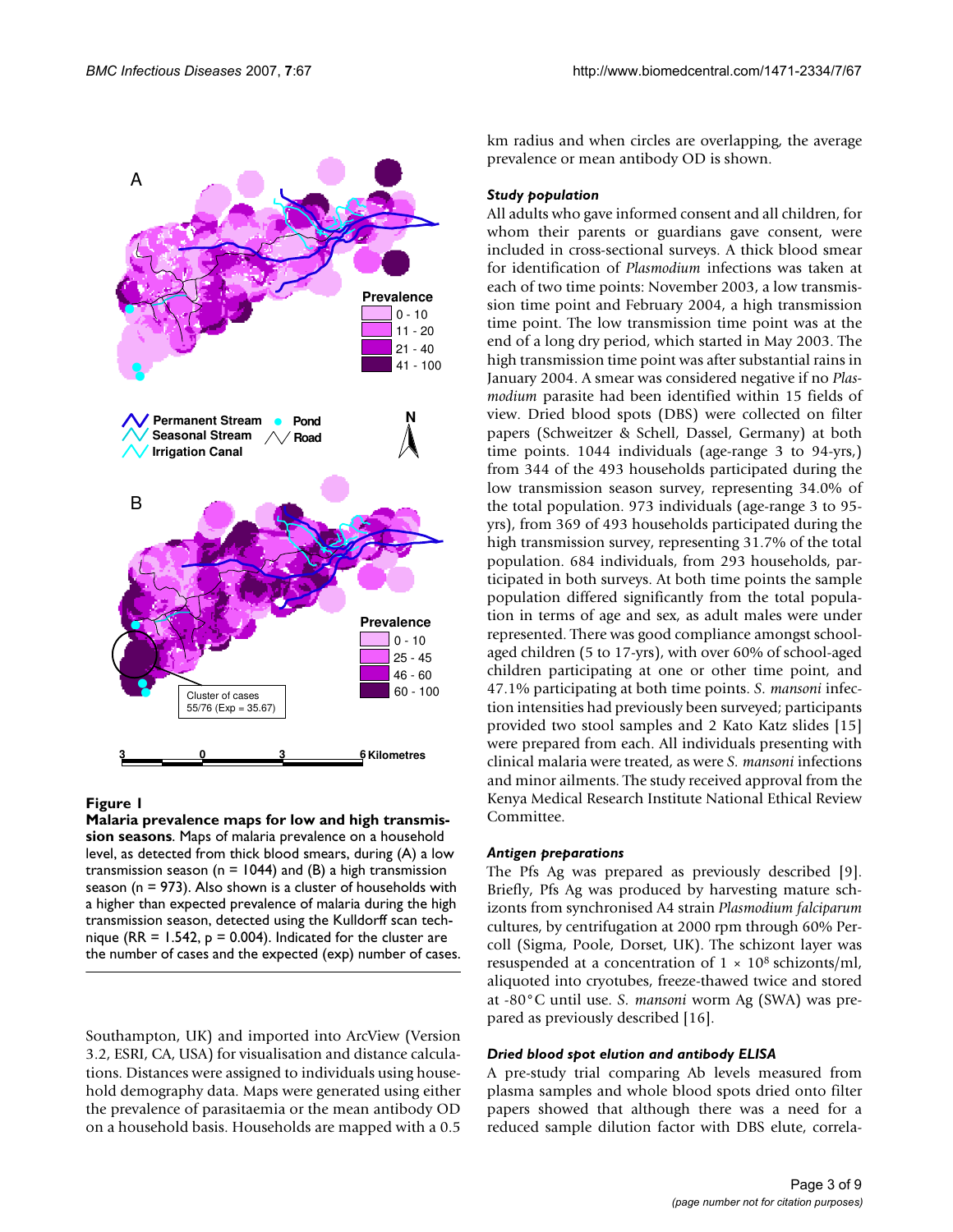tions between the two methods of collection were high (r = 0.899). Samples were allocated randomly for individual and survey into 96-well formats. Replicate European plasma samples were added to each plate to ensure standardisation of readings between plates, but were not sufficient in number to define a positive cut-off. One 6 mm diameter disc was punched out from a DBS for each individual study participant and eluted in 100 µl PBS/0.3% TNBP/1% Tween 80/0.02% sodium azide (all Sigma). Samples were shaken at room temperature for 5 min and incubated overnight at 4°C. Supernatants were stored at - 80°C until use.

ELISA were carried out in duplicate. 50  $\mu$ l of 8  $\mu$ g/ml Pfs Ag, or 50  $\mu$ l of 10  $\mu$ g/ml SWA, in bicarbonate coating buffer were coated onto Immulon 2 plates (Thermo Labsystems, Franklin, MA, USA) and incubated overnight at 4°C. Plates were blocked with 1% milk powder (Marvel, Spalding, Lincs, UK). 50 µl of DBS elute diluted 1:10 for IgG3 assays and 1:25 for IgG4 assays was incubated overnight at 4°C. Antigen specific antibodies were detected using biotinylated anti-human IgG3 (Zymend, San Francisco) at a 1:500 dilution, or biotinylated anti-human IgG4 (BD Pharmingen, San Diego) at a 1:2000 dilution, followed by 1:3000 poly-HRP (CBA, Amsterdam, Netherlands). Assays were developed with 2× *o*-phenylenediamine (Sigma) and read at a dual wavelength of 360 nm and 490 nm. Specific antibody levels were expressed as the mean OD of duplicate assays.

# *Statistical analysis*

Statistical analysis was carried out using SPSS 12 for Windows (SPSS Inc., Chicago, USA). Participants were divided into three-age groups (<5-yrs, 5- to 17-yrs and >17-yrs). Chi-squared analysis was used to determine differences in malaria prevalence by age and by distance of residence from water bodies. Paired students t-tests were used to analyse longitudinal differences in Pfs-IgG3 levels. Differences in Pfs-IgG3 of individuals by age and by distance of residence from water bodies were analysed by ANOVA with Hochberg GT2 post-hoc analysis, as suitable for groups containing different sample numbers. Pfs-IgG3 levels of individuals with and without detectable parasitaemia were compared by Students t-test. Correlations between Pfs and SWA antibody levels were calculated using Spearman's Rank correlations. Pfs-IgG3 was  $log_{10}$ transformed and adjusted for age using split linear regression prior to mapping. Loess lines were fitted to scatter plots of age against transformed Pfs-IgG3 to determine at which age to split the linear regression  $\leq$  17-yrs and >17-yrs). Analysis of spatial clustering used SaTScan™ software [17]. Most likely clusters of cases are detected using a circular window that scans the study area systematically, and significant increases in prevalence are detected by calculation of likelihood ratio for each window. The predetermined upper-limit for the size of the window was set at 25% and it was specified that clusters should not overlap geographically. The Bernoulli model was used, as it is appropriate for binomial data.

# **Results**

# *Prevalence of* **P. falciparum** *infections*

The overall prevalence of peripheral blood smear detectable parasitaemia was 14.0% at the low transmission season time-point and 47.7% at the high transmission timepoint. During the low transmission season a significantly greater proportion of <5-yr olds and 5- to 17-yr olds had detectable *P. falciparum* infections than adults ( $\chi^2$  = 9.668, p = 0.002 and  $\chi^2$  = 6.430, p = 0.011 respectively). The prevalence of parasitaemia was 26.5% in the <5-yr olds, 15.3% in school-aged children (5- to 17-yrs), and 11.3% in adults. During the high transmission season the prevalence of parasitaemia was 42.5% in the <5-year olds, 51.8% in school-aged children, and 42.1% in adults. The prevalence of parasitaemia was not significantly different between <5-yr olds and adults ( $\chi^2$  = 0.210, p = 0.646) during the high transmission season, but remained significant between school-aged children and adults ( $\chi^2$  = 8.523,  $p = 0.004$ .

Low and high transmission season maps of *P. falciparum* prevalence were drawn using the prevalence per household (Fig. 1). During the low season, there was little variation in malaria prevalence over the study area (Fig. 1a). The Kulldorff scan technique was used to detect household clusters that had significantly higher *P. falciparum* prevalence amongst their inhabitants than would be expected by chance. This confirmed that no part of the area had a significantly higher prevalence of blood smear detectable malaria during the low transmission season (most likely cluster;  $RR = 3.897$ ,  $p = 0.087$ ). However, spatial trends in transmission were present in the high transmission season (Fig. 1b). Prevalence of parasitaemia was >45% around the permanent streams. Within the western area a prevalence above >45% was only observed around the seasonal stream and between two season ponds located to the west and southwest, where it was >60%. The Kulldorff scan technique detected a household cluster in the southwest of the area, between these ponds, which had a significantly higher prevalence of parasitaemia (RR  $= 1.542$ ,  $p = 0.004$ .

In concurrence with the cluster analysis, there was no significant relationship between the distance of an individuals' residence from the nearest pond and prevalence of parasitaemia, during the low transmission season ( $χ² =$ 1.680,  $p = 0.891$ ). However, prevalence during the high transmission season was significantly greater for individuals living within 1 km of the nearest pond ( $\chi^2$  = 16.460, p = 0.006). Although there was a significant difference in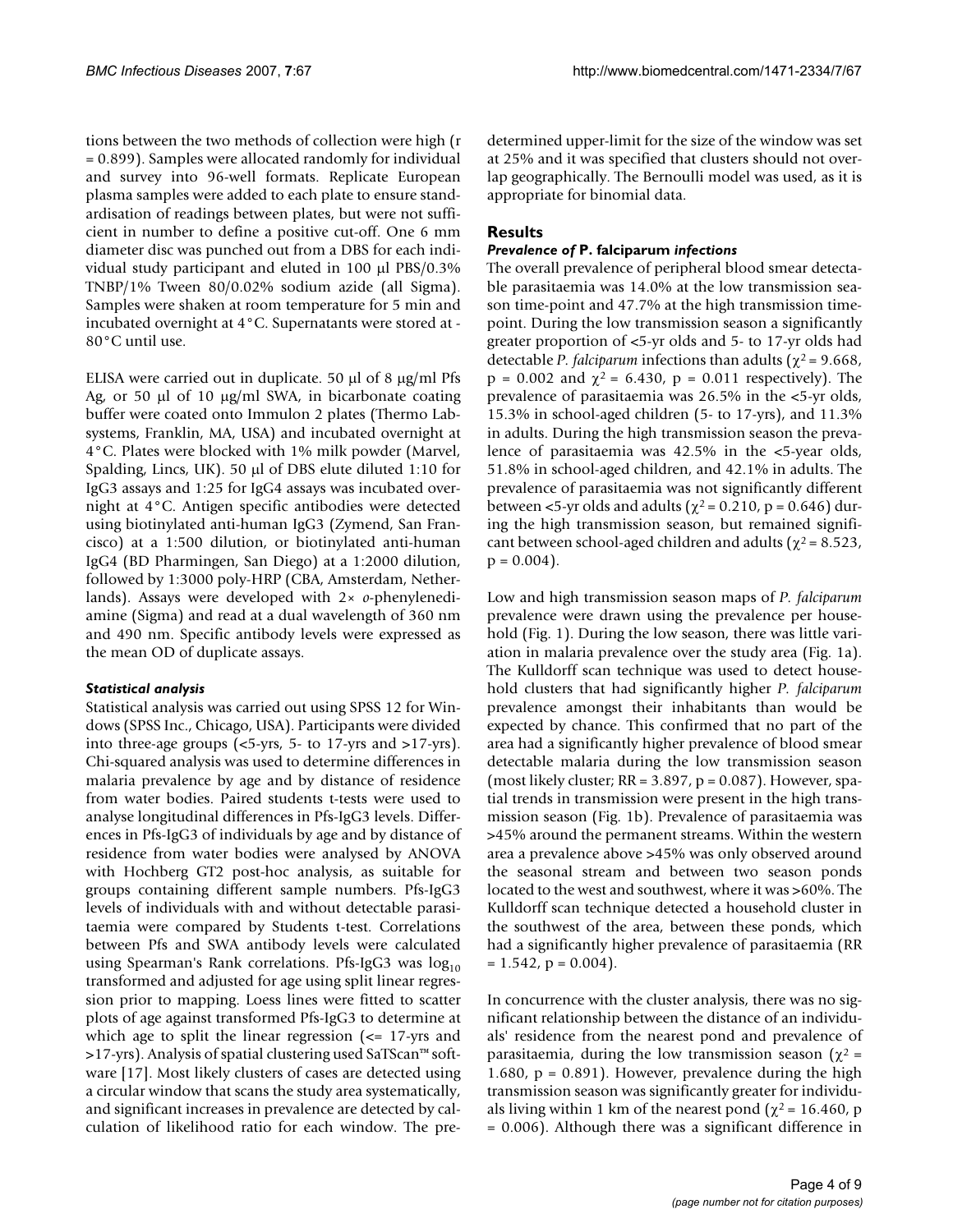prevalence of parasitaemia, with distance from the nearest permanent stream, during the high transmission season  $(\chi^2 = 20.559, p < 0.001)$ , post-hoc analysis indicated that this was due to the higher prevalence amongst individuals who resided 3.5–4 km from the streams. Those who resided 3.5–4.5 km from a permanent stream were the same individuals who lived within a kilometre of a pond. As prevalence of parasitaemia was age-related during the high transmission season, individuals were grouped according to whether they were school-aged (5- to 17-yrs) or adults (>17-yrs). There were insufficient <5-years olds to include them in this further analysis ( $n = 33$  for the high transmission season). The relationship between distance of residence from nearest pond and prevalence of parasitaemia during the high transmission season (fig. 2) remained significant for school-aged children ( $χ² =$ 27.787,  $p < 0.001$ ), but not for adults ( $\chi^2 = 2.119$ ,  $p =$ 0.832). When analysis was repeated solely on individuals who participated in both surveys, results were similar (data not shown).



#### Figure 2

**High transmission season prevalence of parasitaemia with increasing distance from the nearest pond**. Prevalence of *Plasmodium falciparum* parasitaemia is shown for school-aged children (5- to17-yrs, n = 560; clear bars) and adults (>17-yrs, n = 380; striped bars). Significant differences in prevalence were determined by Chi-squared analysis. \*Significantly higher prevalence of malaria infection than further from the ponds  $(p < 0.001)$ .

#### *Pfs-IgG3 levels*

There was no significant difference between high and low season Pfs-IgG3 levels for any age group (Fig. 3a). However, children's Pfs-IgG3 levels increased with age, in both high and low malaria transmission seasons, reaching a plateau in late adolescence/early-adulthood (Fig. 3b). These age-related variations in Pfs-IgG3 levels were significant during both the low and high transmission seasons  $(F = 105.225, p < 0.001$  and  $F = 114.863, p < 0.001$  respectively). Pfs-IgG3 levels were not significantly associated with detectable parasitaemia (low season,  $t = -0.728$ ,  $p =$ 0.467; high season, t = -0.666, p = 0.510). As Pfs-IgG3 levels did not fluctuate between seasons, low transmission season levels were mapped to determine if accumulative spatial differences in malaria exposure could be observed. Low-season Pfs-IgG3 levels were adjusted for age prior to mapping, as the strong Pfs-IgG3 association with age could lead to underlying differences in the age structure within the study area confounding any spatial relationship with exposure. Pfs-IgG3 levels decreased in a southwesterly direction, as distance from the permanent streams increased, but levels rose again in the far south west of the study area (Fig. 4a). Mean individual ageadjusted Pfs-IgG3 levels decreased with distance from the permanent streams (Fig. 4b) reaching their lowest levels 2.5–3.5 km from the streams, before increasing again 3.5– 4.5 km from the nearest permanent stream. The distance from the streams at which Pfs-IgG3 levels increased was close to the ponds, as clarified by the stratification of ageadjusted Pfs-IgG3 levels with distance from nearest pond (Fig. 4c). Pfs-IgG3 was high within 0.5 km of the ponds, but decreased sharply before increasing again at the distance equivalent to the location of the permanent streams.

As permanent streams and ponds influenced age-adjusted Pfs-IgG3 levels, distances from ponds to the households and distances from permanent streams to households, were combined to produce a new variable, 'distance from a water body'. Distances were stratified into <0.5 km, 0.6– 1.5 km and >1.5 km from nearest water body. In schoolaged children (5- to 17-yrs), age-adjusted Pfs-IgG3 levels decreased significantly as distance to nearest water body increased (Fig. 5). Age-adjusted Pfs-IgG3 levels of children living 0.6-1.5 km and >1.5 km from nearest water body were significantly less than those of children living within 0.5 km of nearest water body ( $F = 8.345$ ,  $p < 0.001$ ; Hochberg GT2 post hoc,  $p = 0.003$  and  $p < 0.001$  respectively). Adult (>17-yrs) Pfs-IgG3 levels did not significantly decrease with distance of residence from nearest water body (F = 2.190,  $p = 0.113$ ). When analysis was repeated solely on individuals who participated in both surveys, results were similar (data not shown). Additionally, although, the mapped age-adjusted Pfs-IgG3 levels also appear raised close to the seasonal stream, addition of this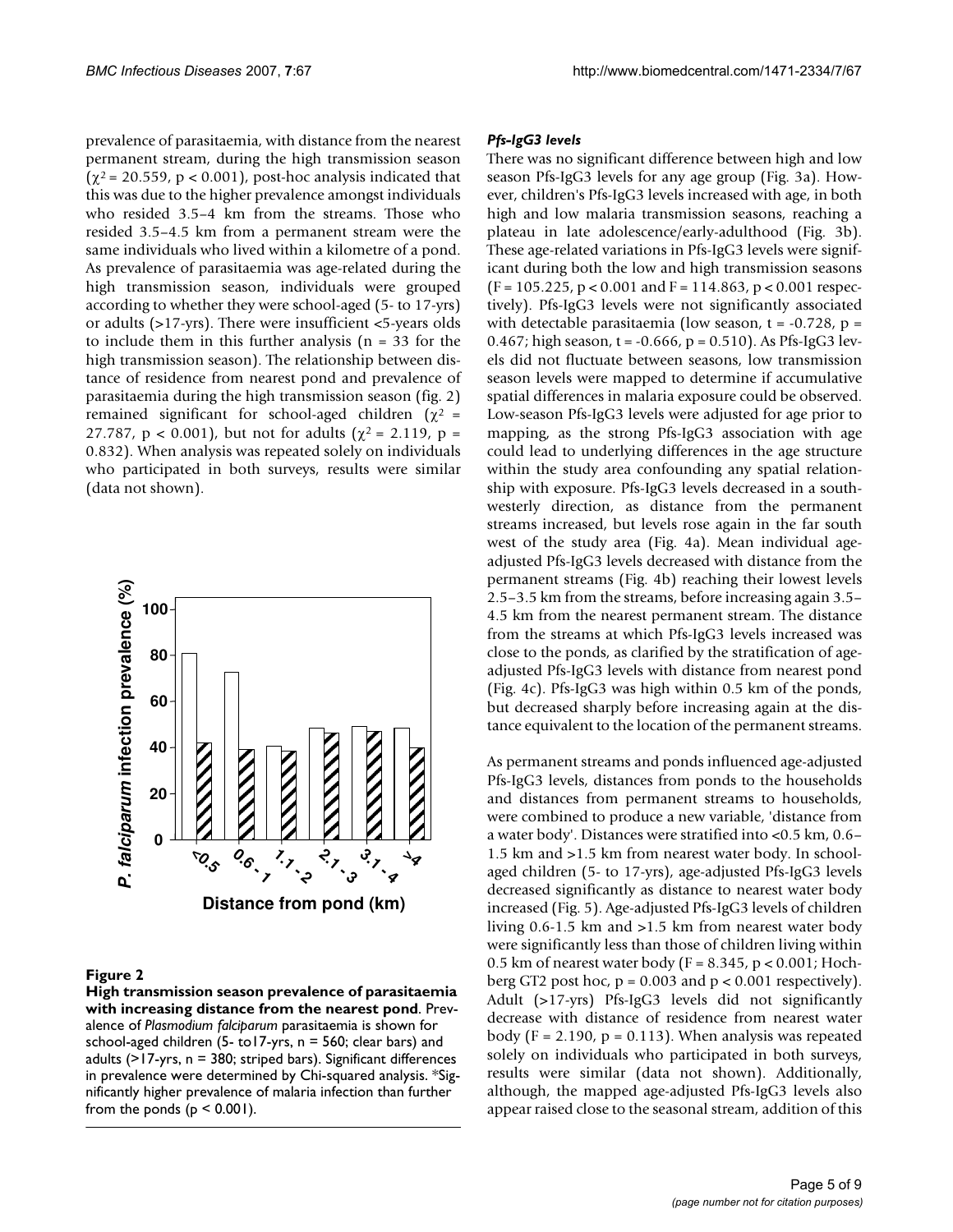

### Figure 3

**Age profiles of Pfs-IgG3 levels during low and high transmission seasons**. (A) Longitudinal comparisons of mean +/- 2 standard errors low transmission season (circles) and high transmission season (squares) *Plasmodium falciparum*  schizont Ag (Pfs)-IgG3 levels of individuals who participated at both time points ( $n = 684$ ), stratified by age. Paired t-tests found no significance between low and high malaria transmission season Pfs-IgG3 levels for any age group. (B) Cross-sectional age-related curves of low transmission (circles, solid line; n = 1044) and high transmission (squares, dashed line; n = 973) Pfs-IgG3 levels; bars represent +/- 2 standard errors.

into the variable "distance from water body" did not influence the analysis (data not shown).

#### *Correlations between Pfs- and schistosome-antibody levels*

SWA-IgG3 and SWA-IgG4 levels were also measured. Pfs-IgG3 levels were highly correlated with SWA-IgG3 levels in this study population during the low and the high transmission seasons, but were weakly correlated with SWA-IgG4 levels (Table 1). SWA-IgG4 responses and *S. mansoni* faecal egg counts, when mapped, were highest over the eastern end of study area, around the irrigation canals and network of permanent streams (data not shown), the only part of the study area where *Biophalaria* intermediate hosts of *S. mansoni* were found (authors' unpublished results). This area did not correspond with areas of higher levels of age-adjusted Pfs-IgG3, indicating that the presence of *S. mansoni* did not influence Pfs-IgG3 levels.

#### **Discussion**

The aim of the present study was to identify a serological marker of accumulative exposure to *Plasmodium* infections, for use in studies of subtle morbidities, such as chronic hepatosplenomegaly, that are often not associated with the presence of peripheral blood detectable parasitaemia, but vary over a microgeographical scale. It was demonstrated that age-group mean Pfs-IgG3 levels were stable between low and high transmission seasons, even though the prevalence of blood smear detectable parasi-



#### Figure 4

**Microgeographical patterns in age adjusted Pfs-IgG3 levels**. (A) Map of mean age-adjusted low transmission season *Plasmodium falciparum* schizont antigen (Pfs)-IgG3 levels (n = 1044), on a household level. Pfs-IgG3 levels were ageadjusted by linear regression which was split at  $\leq 17$ -yrs and >17-yrs. (B) Age-adjusted Pfs-IgG3 levels with distance of residence from the nearest permanent stream. Shown are the mean levels +/- 2 standard errors. (C) Age-adjusted Pfs-IgG3 levels with distance of residence from the nearest sea-

taemia varied significantly. Low transmission season Pfs-IgG3 was measured in finger-prick samples taken at the end of the dry season, when prevalence of parasitaemia confirmed transmission across the area was low. This indicates that Pfs-IgG3 levels are a more stable marker of exposure than prevalence of parasitaemia. Therefore, even though on a community level, maximum prevalence of detectable malaria parasitaemia is strongly associated with annual EIR [18], the serological marker is preferable to measuring peak parasitaemia; particularly when considering the caveats of (a) the highly seasonal nature of peak prevalence of detectable malaria in many endemic areas, (b) the reflection of short term, rather than long-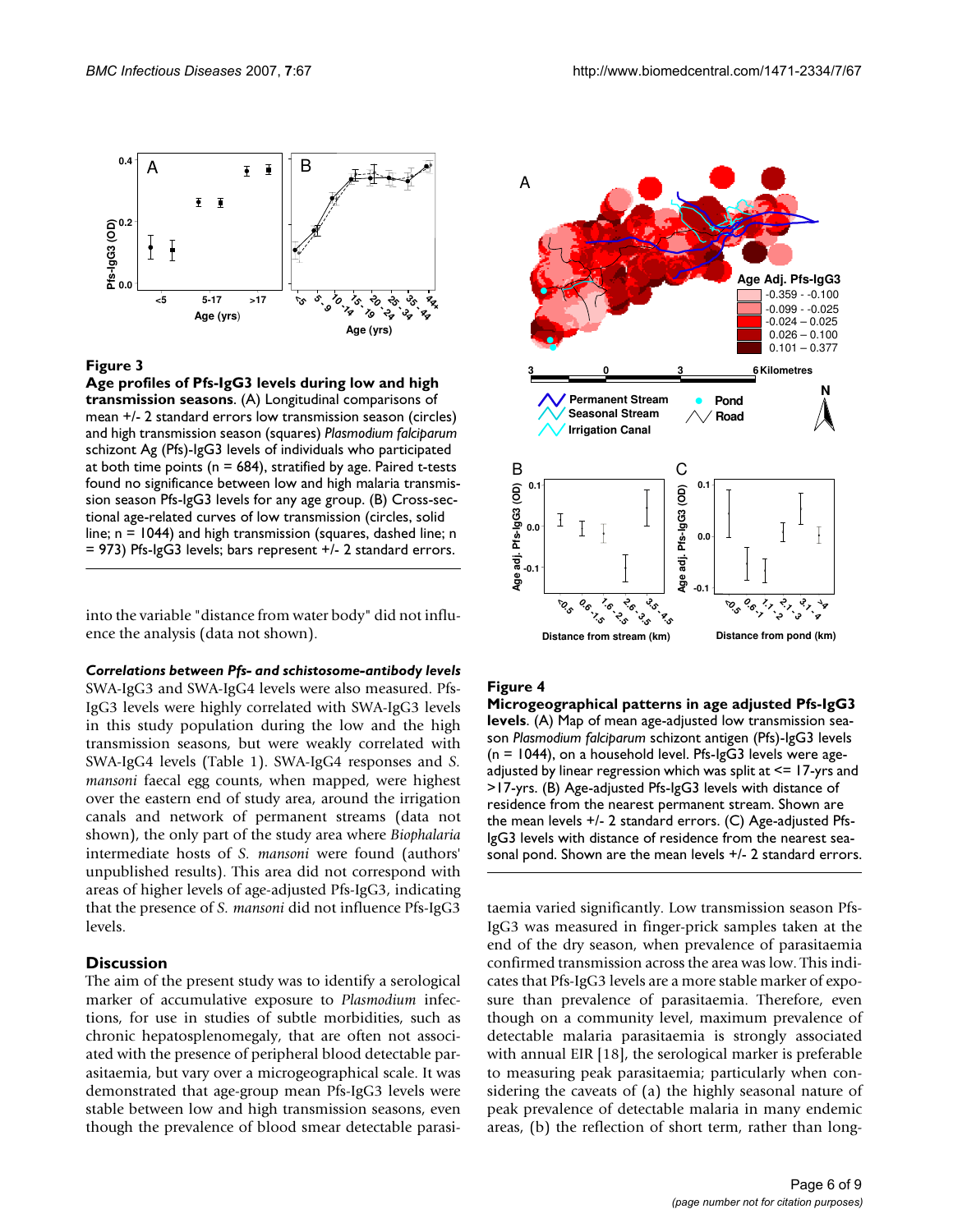

### Figure 5

**Microgeographical patterns in age adjusted Pfs-IgG3 levels stratified by age**. Shown are the mean +/- 2 standard errors age adjusted low transmission season *Plasmodium falciparum* schizont antigen (Pfs)-IgG3 levels of school-aged children (5–17 yrs,  $n = 574$ ) and adults (>17 yrs,  $n = 435$ ), who live <0.5 km, 0.6–1.5 km and >1.5 km from the nearest water body (either a permanent stream or a seasonal pond). Statistical significance was determined by ANOVA with Hochberg GT2 post-hoc analysis. \*\*Indicates a significantly lower mean age-adjusted Pfs-IgG3 level than those who live within 0.5 km of the nearest water body,  $p < 0.01$ , \*\*\*p < 0.001.

term, transmission patterns in parasitaemia prevalence in young children [19] and (c) the potential confounding by the development of immunity, as shown by children living closest to mosquito breeding sites, in areas of high transmission, having a lower prevalence of parasitaemia [13].

Pfs-IgG3 levels reached a plateau in >17-yr olds, suggesting that the response reaches saturation in adults. This observed saturation of the IgG3 response in >17-yr olds

**Table 1: Correlations between Pfs-IgG3 levels and SWA-IgG3 and IgG4 levels**

|          | <b>Transmission Season</b> |             |
|----------|----------------------------|-------------|
| Antibody | Low                        | <b>High</b> |
| SWA-IgG3 | 0.694                      | 0.680       |
| SWA-IgG4 | 0.203                      | 0.245       |
|          |                            |             |

Shown are the Spearman's Rank correlation co-efficients for the associations between *Plasmodium falciparum* schizont Ag (Pfs)-IgG3 levels and *Schistosoma mansoni* adult worm Ag (SWA) specific IgG3 and IgG4 levels during low and high malaria transmission time points. All correlations were significant ( $p < 0.001$ ).

resulted in a loss of statistical significance, in the relationship between age-adjusted Pfs-IgG3 and distance of residence from nearest water body. A spatial trend of decreasing prevalence of parasitaemia with distance of residence from nearest seasonal pond during the high transmission season was also not significant for adults. This, along with the significantly lower prevalence of parasitaemia in adults, during both low and high transmission seasons, indicates that spatial patterns in exposure cannot be serologically determined, using the present technique, from surveys of immune adults. Response saturation has previously been reported as a caveat to serological markers of exposure to malaria over macrogeographical distances [20]. This is particularly true if using seroconversion rates, which are defined by detection of a response rather than the magnitude of the response.

For school-aged children, in whom antibody levels were still increasing, age-adjusted Pfs-IgG3 levels declined sharply with distance from potential mosquito breeding sites. The distances over which a significant decrease is observed is comparable, particularly in relation to the seasonal streams in the west where *A. gambiae* is the predominant vector, with the distances that entomological differences have been observed, as a capture study in Western Kenya showed that 90% of adult *A. gambiae* mosquitoes are found in households located within 300 m of the nearest larval breeding site [21], and studies elsewhere in Africa have confirmed that mosquito dispersal is less than 1 km [22,23]. Mapping school-aged children's serological responses is, therefore, likely to be an approach that is applicable to studies in other endemic areas, where internal comparisons of relative exposure to *Plasmodium* infections would be informative.

Assessment of serological markers of exposure in children <5-yrs would also be beneficial, particularly as it is known that within this age group, levels of transmission can have a great impact on the incidence and type of severe complications that occur due to malaria [24]. Whether or not this technique would be applicable for children less than 5-yrs of age, the age group who suffer the severest consequences of *Plasmodium* infections, could not be determined from the present study, due to small number of children in this age group who participated. However, it is known that IgG3 responses to malaria antigens are the slowest to develop, with predominance of IgG3 over IgG1 to MSP-2, an antigen that preferentially induces IgG3 responses, not being fully established until late adolescence, and IgG1 being the predominant response in very young children (<2 yrs-age) [25,26]. In young children IgG1 responses may therefore be better marker of exposure. However, in the present study Pfs-IgG1 levels, measured but not reported here, had similar results in relationship to spatial patterns of exposure, with age-adjusted levels for school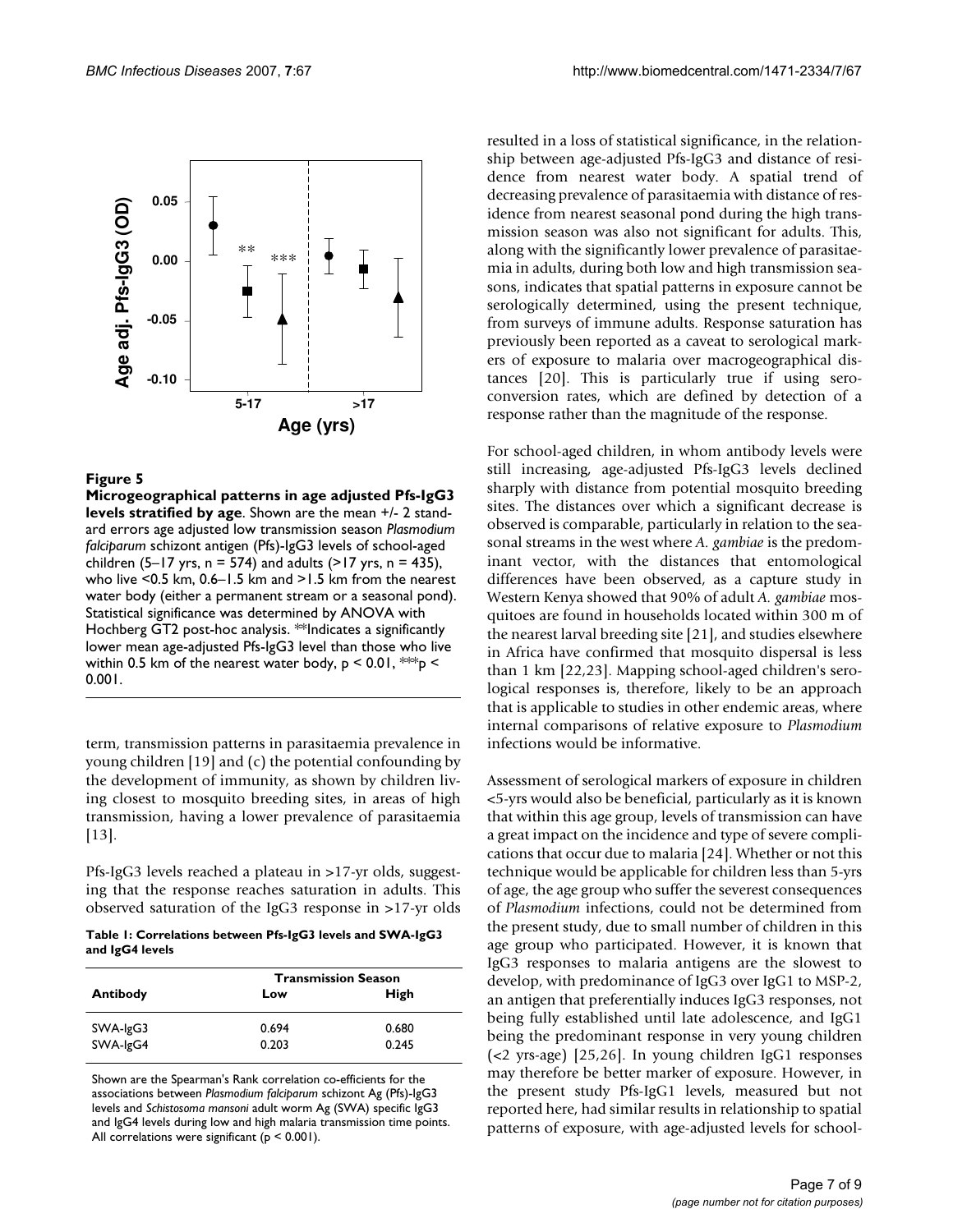aged children but not adults being significantly associated with distance of residence from the nearest water body.

Finally, even though cross-reactivity between *Plasmodium* and *S. mansoni* infections is known to occur [9,10], SWA-IgG4 levels, which have been shown to correlate with schistosome infection intensities in many settings [27- 32], were only weakly correlated with the Pfs-IgG3 levels and were raised in a different part of the study area to Pfs-IgG3, indicating that the approach was not influenced by the presence of schistosomiasis.

# **Conclusion**

The present study shows that Pfs-IgG3 levels can be used during both the low and high transmission seasons to detect variation in exposure, particularly if population means are used, as levels may remain stable on a population level while fluctuating in individuals; and, important for use in studies of morbidity related to chronic exposure, Pfs-IgG3 levels are more temporally stable than prevalence of parasitaemia. Age-adjusted Pfs-IgG3 levels of school children were however, sensitive to fluctuations in exposure over short distances; distances that were comparable with those over which chronic morbidity varies [11] and detectable even though there was a relatively complex distribution of potential mosquito breeding sites within the study area. The approach was also found not to be influenced by the presence of schistosomiasis. It is, therefore, ideal for use in microgeographical-epidemiological studies of exposure-related phenomena, that are dependent on continuing exposure to malaria, such as the development of hepatosplenomegaly and interactions with coexposure to other pathogens, like *Schistosoma* species, that have their own complex spatial patterns of transmission.

#### **Competing interests**

The author(s) declare that they have no competing interests.

#### **Authors' contributions**

SW participated in field activities, undertook the serology, analysis and drafted the manuscript. MB participated in the design of the study and participated in fieldwork. FMJ prepared the antigens and participated in the serology. JKM, GK, HCK, JHO and EM participated in the planning and execution of field activities. BJV and DWD participated in the design of the study and critically revised the manuscript. All authors have read and approved the manuscript.

#### **Acknowledgements**

We thank Dr. Teresa Tiffert of the Dept. of Physiology, University of Cambridge, UK for the *Plasmodium falciparum* cultures used in antigen preparations, Timothy Kamau (Kenya Medical Research Institute) and Maureen Laidlaw (Dept. of Pathology, University of Cambridge) for technical support

and Klaudia Walters (University of Cambridge) for statistical advice. This study was funded by the Wellcome Trust.

#### **References**

- 1. Gupta S, Snow RW, Donnelly CA, Marsh K, Newbold C: **[Immunity](http://www.ncbi.nlm.nih.gov/entrez/query.fcgi?cmd=Retrieve&db=PubMed&dopt=Abstract&list_uids=10086393) [to non-cerebral severe malaria is acquired after one or two](http://www.ncbi.nlm.nih.gov/entrez/query.fcgi?cmd=Retrieve&db=PubMed&dopt=Abstract&list_uids=10086393) [infections.](http://www.ncbi.nlm.nih.gov/entrez/query.fcgi?cmd=Retrieve&db=PubMed&dopt=Abstract&list_uids=10086393)** *Nat Med* 1999, **5:**340-343.
- 2. Marsh K, Kinyanjui S: **[Immune effector mechanisms in malaria.](http://www.ncbi.nlm.nih.gov/entrez/query.fcgi?cmd=Retrieve&db=PubMed&dopt=Abstract&list_uids=16438676)** *Parasite Immunol* 2006, **28:**51-60.
- 3. Walters JH, Waterlow JC: **[Fibrosis of the liver in West African](http://www.ncbi.nlm.nih.gov/entrez/query.fcgi?cmd=Retrieve&db=PubMed&dopt=Abstract&list_uids=13223115) [children.](http://www.ncbi.nlm.nih.gov/entrez/query.fcgi?cmd=Retrieve&db=PubMed&dopt=Abstract&list_uids=13223115)** *Spec Rep Ser Med Res Counc (G B)* 1954, **285:**1-71.
- 4. Whittle H, Gelfand M, Sampson E, Purvis A, Weber M: **[Enlarged liv](http://www.ncbi.nlm.nih.gov/entrez/query.fcgi?cmd=Retrieve&db=PubMed&dopt=Abstract&list_uids=4893920)[ers and spleens in an area endemic for malaria and schisto](http://www.ncbi.nlm.nih.gov/entrez/query.fcgi?cmd=Retrieve&db=PubMed&dopt=Abstract&list_uids=4893920)[somiasis.](http://www.ncbi.nlm.nih.gov/entrez/query.fcgi?cmd=Retrieve&db=PubMed&dopt=Abstract&list_uids=4893920)** *Trans R Soc Trop Med Hyg* 1969, **63:**353-361.
- 5. Greenwood BM: **[Asymptomatic malaria infections--do they](http://www.ncbi.nlm.nih.gov/entrez/query.fcgi?cmd=Retrieve&db=PubMed&dopt=Abstract&list_uids=15462957) [matter?](http://www.ncbi.nlm.nih.gov/entrez/query.fcgi?cmd=Retrieve&db=PubMed&dopt=Abstract&list_uids=15462957)** *Parasitol Today* 1987, **3:**206-214.
- 6. McGregor IA, Smith DA: **[A health, nutrition, and parasitological](http://www.ncbi.nlm.nih.gov/entrez/query.fcgi?cmd=Retrieve&db=PubMed&dopt=Abstract&list_uids=14958820) [survey in a rural village \(Keneba\) in West Kiang, Gambia.](http://www.ncbi.nlm.nih.gov/entrez/query.fcgi?cmd=Retrieve&db=PubMed&dopt=Abstract&list_uids=14958820)** *Trans R Soc Trop Med Hyg* 1952, **46:**403.
- 7. Fulford AJ, Mbugua GG, Ouma JH, Kariuki HC, Sturrock RF, Butterworth AE: **[Differences in the rate of hepatosplenomegaly due](http://www.ncbi.nlm.nih.gov/entrez/query.fcgi?cmd=Retrieve&db=PubMed&dopt=Abstract&list_uids=1755056) [to Schistosoma mansoni infection between two areas in](http://www.ncbi.nlm.nih.gov/entrez/query.fcgi?cmd=Retrieve&db=PubMed&dopt=Abstract&list_uids=1755056) [Machakos District, Kenya.](http://www.ncbi.nlm.nih.gov/entrez/query.fcgi?cmd=Retrieve&db=PubMed&dopt=Abstract&list_uids=1755056)** *Trans R Soc Trop Med Hyg* 1991, **85:**481-488.
- 8. Mwatha JK, Jones FM, Mohamed G, Naus CW, Riley EM, Butterworth AE, Kimani G, Kariuki CH, Ouma JH, Koech D, Dunne DW: **[Associ](http://www.ncbi.nlm.nih.gov/entrez/query.fcgi?cmd=Retrieve&db=PubMed&dopt=Abstract&list_uids=12696017)ations between anti-Schistosoma mansoni and anti-Plasmo[dium falciparum antibody responses and](http://www.ncbi.nlm.nih.gov/entrez/query.fcgi?cmd=Retrieve&db=PubMed&dopt=Abstract&list_uids=12696017) [hepatosplenomegaly, in Kenyan schoolchildren.](http://www.ncbi.nlm.nih.gov/entrez/query.fcgi?cmd=Retrieve&db=PubMed&dopt=Abstract&list_uids=12696017)** *J Infect Dis* 2003, **187:**1337-1341.
- 9. Naus CW, Jones FM, Satti MZ, Joseph S, Riley EM, Kimani G, Mwatha JK, Kariuki CH, Ouma JH, Kabatereine NB, Vennervald BJ, Dunne DW: **[Serological responses among individuals in areas where](http://www.ncbi.nlm.nih.gov/entrez/query.fcgi?cmd=Retrieve&db=PubMed&dopt=Abstract&list_uids=12696007) both schistosomiasis and malaria are endemic: cross-reactiv[ity between Schistosoma mansoni and Plasmodium falci](http://www.ncbi.nlm.nih.gov/entrez/query.fcgi?cmd=Retrieve&db=PubMed&dopt=Abstract&list_uids=12696007)[parum.](http://www.ncbi.nlm.nih.gov/entrez/query.fcgi?cmd=Retrieve&db=PubMed&dopt=Abstract&list_uids=12696007)** *J Infect Dis* 2003, **187:**1272-1282.
- 10. Pierrot C, Wilson S, Lallet H, Lafitte S, Jones FM, Daher W, Capron M, Dunne DW, Khalife J: **[Identification of a novel antigen of](http://www.ncbi.nlm.nih.gov/entrez/query.fcgi?cmd=Retrieve&db=PubMed&dopt=Abstract&list_uids=16714563) Schistosoma mansoni shared with Plasmodium falciparum: [different crossreactive antibody subclasses induced by](http://www.ncbi.nlm.nih.gov/entrez/query.fcgi?cmd=Retrieve&db=PubMed&dopt=Abstract&list_uids=16714563) [human schistosomiasis and malaria.](http://www.ncbi.nlm.nih.gov/entrez/query.fcgi?cmd=Retrieve&db=PubMed&dopt=Abstract&list_uids=16714563)** *Infect Immun* 2006, **74:**3347-3354.
- 11. Booth M, Vennervald BJ, Kenty L, Butterworth AE, Kariuki HC, Kadzo H, Ireri E, Amaganga C, Kimani G, Mwatha JK, Otedo A, Ouma JH, Muchiri E, Dunne DW: **[Micro-geographical variation in](http://www.ncbi.nlm.nih.gov/entrez/query.fcgi?cmd=Retrieve&db=PubMed&dopt=Abstract&list_uids=15147584) [exposure to Schistosoma mansoni and malaria, and exacer](http://www.ncbi.nlm.nih.gov/entrez/query.fcgi?cmd=Retrieve&db=PubMed&dopt=Abstract&list_uids=15147584)[bation of splenomegaly in Kenyan school-aged children.](http://www.ncbi.nlm.nih.gov/entrez/query.fcgi?cmd=Retrieve&db=PubMed&dopt=Abstract&list_uids=15147584)** *BMC Infect Dis* 2004, **4:**13.
- 12. Greenwood BM: **Impact of culture and environmental changes on epidemiology and control of malaria and babesiosis.** *Trans Roy Soc Trop Med Hyg* 1989, **83:**S25-S29.
- 13. Thomas CJ, Lindsay SW: **[Local-scale variation in malaria infec](http://www.ncbi.nlm.nih.gov/entrez/query.fcgi?cmd=Retrieve&db=PubMed&dopt=Abstract&list_uids=10897355)[tion amongst rural Gambian children estimated by satellite](http://www.ncbi.nlm.nih.gov/entrez/query.fcgi?cmd=Retrieve&db=PubMed&dopt=Abstract&list_uids=10897355) [remote sensing.](http://www.ncbi.nlm.nih.gov/entrez/query.fcgi?cmd=Retrieve&db=PubMed&dopt=Abstract&list_uids=10897355)** *Trans R Soc Trop Med Hyg* 2000, **94:**159-163.
- 14. Fillinger U, Sonye G, Killeen GF, Knols BG, Becker N: **[The practical](http://www.ncbi.nlm.nih.gov/entrez/query.fcgi?cmd=Retrieve&db=PubMed&dopt=Abstract&list_uids=15598259) importance of permanent and semipermanent habitats for [controlling aquatic stages of Anopheles gambiae sensu lato](http://www.ncbi.nlm.nih.gov/entrez/query.fcgi?cmd=Retrieve&db=PubMed&dopt=Abstract&list_uids=15598259) mosquitoes: operational observations from a rural town in [western Kenya.](http://www.ncbi.nlm.nih.gov/entrez/query.fcgi?cmd=Retrieve&db=PubMed&dopt=Abstract&list_uids=15598259)** *Trop Med Int Health* 2004, **9:**1274-1289.
- 15. Katz NA, Chaves A, Pellegrino J: **[A simple device for quantitative](http://www.ncbi.nlm.nih.gov/entrez/query.fcgi?cmd=Retrieve&db=PubMed&dopt=Abstract&list_uids=4675644) [stool thick smear technique in schistosomiasis mansoni.](http://www.ncbi.nlm.nih.gov/entrez/query.fcgi?cmd=Retrieve&db=PubMed&dopt=Abstract&list_uids=4675644)** *Rev Inst Med Trop Sao Paulo* 1972, **14:**397-400.
- 16. Dunne DW, Butterworth AE, Fulford AJ, Kariuki HC, Langley JG, Ouma JH, Capron A, Pierce RJ, Sturrock RF: **[Immunity after treat](http://www.ncbi.nlm.nih.gov/entrez/query.fcgi?cmd=Retrieve&db=PubMed&dopt=Abstract&list_uids=1601036)ment of human schistosomiasis: association between IgE [antibodies to adult worm antigens and resistance to reinfec](http://www.ncbi.nlm.nih.gov/entrez/query.fcgi?cmd=Retrieve&db=PubMed&dopt=Abstract&list_uids=1601036)[tion.](http://www.ncbi.nlm.nih.gov/entrez/query.fcgi?cmd=Retrieve&db=PubMed&dopt=Abstract&list_uids=1601036)** *Eur J Immunol* 1992, **22:**1483-1494.
- 17. SatScan TM: [<http://www.satscan.org/>].
- 18. Beier JC, Killeen GF, Githure JI: **[Short report: entomologic inoc](http://www.ncbi.nlm.nih.gov/entrez/query.fcgi?cmd=Retrieve&db=PubMed&dopt=Abstract&list_uids=10432066)[ulation rates and Plasmodium falciparum malaria preva](http://www.ncbi.nlm.nih.gov/entrez/query.fcgi?cmd=Retrieve&db=PubMed&dopt=Abstract&list_uids=10432066)[lence in Africa.](http://www.ncbi.nlm.nih.gov/entrez/query.fcgi?cmd=Retrieve&db=PubMed&dopt=Abstract&list_uids=10432066)** *Am J Trop Med Hyg* 1999, **61:**109-113.
- 19. Drakeley CJ, Carneiro I, Reyburn H, Malima R, Lusingu JP, Cox J, Theander TG, Nkya WM, Lemnge MM, Riley EM: **[Altitude-dependent](http://www.ncbi.nlm.nih.gov/entrez/query.fcgi?cmd=Retrieve&db=PubMed&dopt=Abstract&list_uids=15838785) [and -independent variations in Plasmodium falciparum prev](http://www.ncbi.nlm.nih.gov/entrez/query.fcgi?cmd=Retrieve&db=PubMed&dopt=Abstract&list_uids=15838785)-**